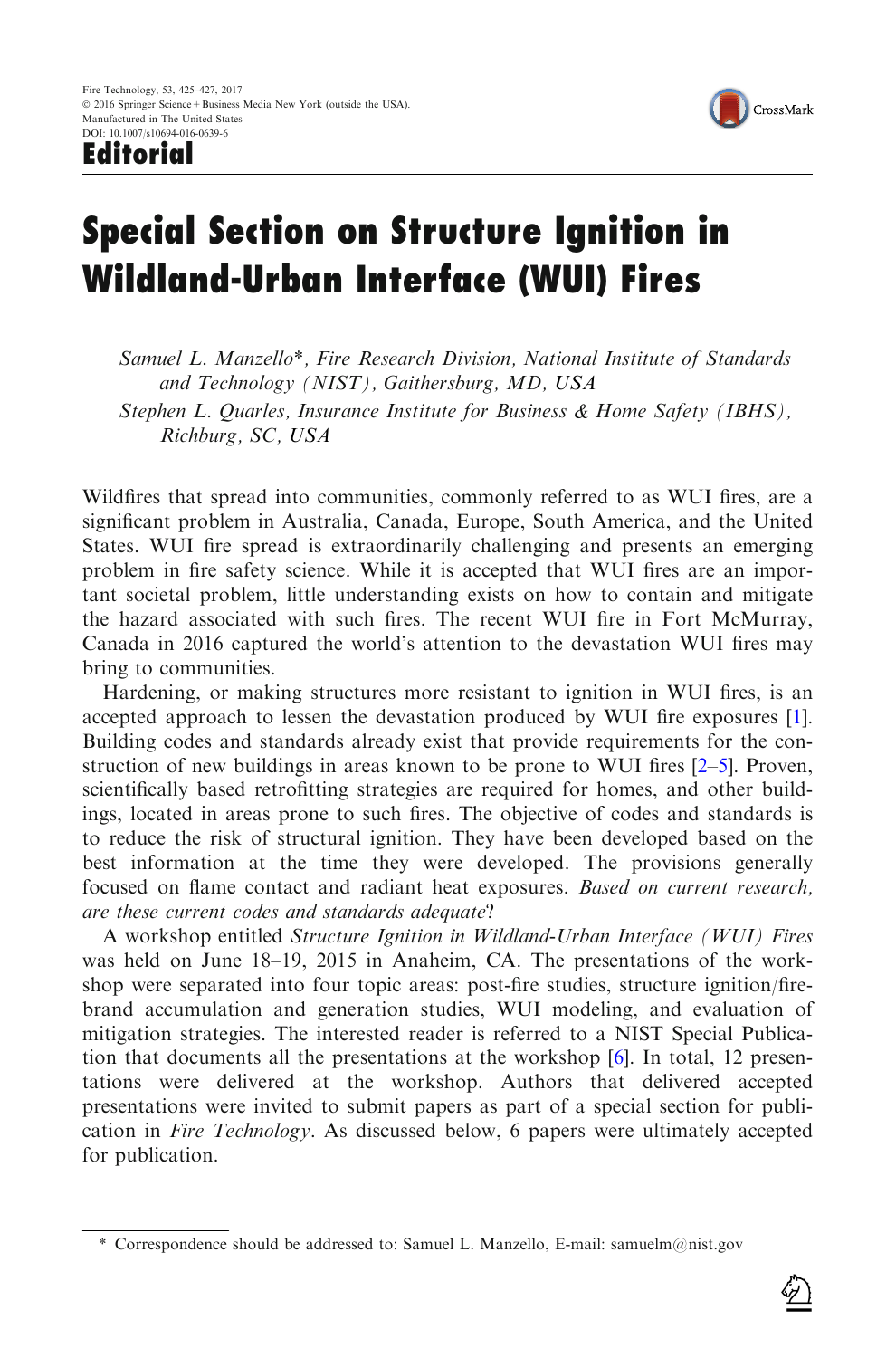In this special section, review papers were presented that discussed the pathways for fires to spread to structures in WUI fires [\[7](#page-2-0)], and subsequent potential ignition mitigation strategies [\[8](#page-2-0)]. These papers are an important first step, but in general, the ignition mitigation discussion was very USA-focused, underscoring the need for a more global perspective on WUI fires.

Experimental studies focused on developing the needed science to understand firebrand ignition of structures in WUI fires were presented [\[9](#page-2-0), [10](#page-2-0)]. While it is well established that firebrands are a major factor in WUI fire spread and structure ignition, there remain many unanswered questions, and these experimental studies are attempting to bridge the gap regarding the lack of science in WUI fire research. In an interesting study from Portugal, the fire hazards of campsites are considered. This is an overlooked area and fires produced in campsites may easily lead to destructive WUI fires [[11\]](#page-2-0).

In another study, conducted by the USDA Forest Service, a simple model to evaluate fire exposures to structures from nearby vegetation was developed [[12\]](#page-2-0). While the model was focused only on radiant heat, and not firebrand exposure, the study also attempts to bring more science to the WUI fire problem.

In summary, a main finding from the workshop was that current WUI codes and standards are not adequate to provide protection since they reflect the present lack of understanding of how WUI fires can ignite structures. In every presentation and paper, firebrands were identified as a major cause of ignition in these fires. This finding has been observed in numerous post-fire studies, yet nearly all the prior firebrand research was focused on transport and not structure vulnerabilities to firebrand showers. Fundamental quantification of firebrand ignition of vegetation and building materials is lacking. As there is a lack of understanding in the WUI fire science, it is not surprising the current codes and standards do not adequately address these issues.

Another finding was the opinion that there was a communication barrier between the standards and codes community and the fire safety science research community in the WUI fire area. It was quite apparent at the workshop that *more* interaction was needed between these communities to effectively address the WUI fire problem. It is hoped that this workshop will begin these discussions in a more regular fashion.

The workshop was sponsored by ASTM International Committee E05, and was under the direction of Dr. Samuel L. Manzello of the Fire Research Division, part of the National Institute of Standards and Technology's (NIST) Engineering Laboratory, and Dr. Stephen L. Quarles of the Insurance Institute for Business  $\&$ Home Safety (IBHS). This workshop was dedicated to the memory of Dr. Robert Hawthorne White, a scientist at the US Department of Agriculture, Forest Service, Forest Products Laboratory for 39 years. Dr. White made significant contributions to fire safety science and ASTM in particular.